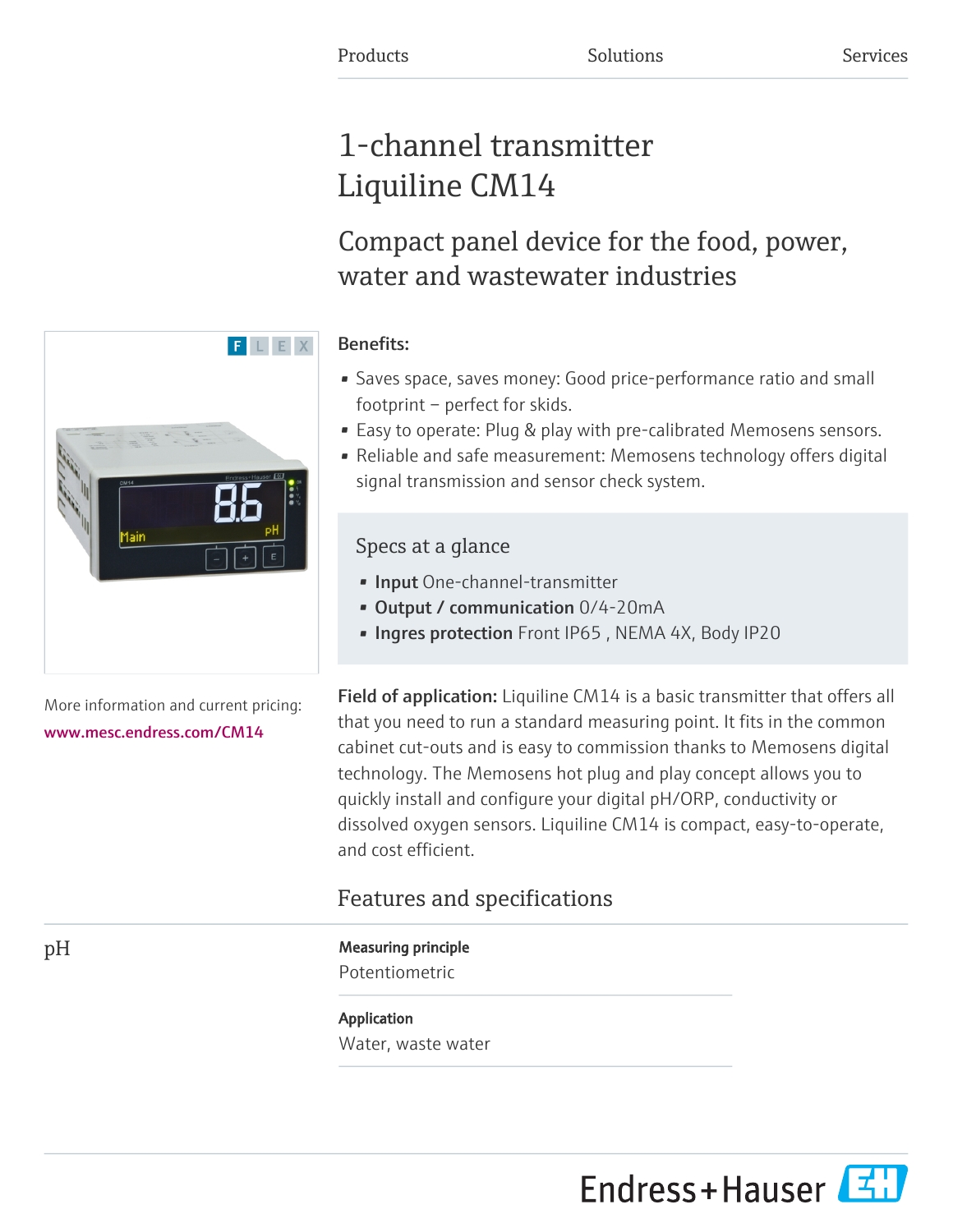# pH Characteristic

4-wire transmitter with a two-line display

# Measuring principle

pH/ORP transmitter for digital Memosens sensors.

# Design

panel housing (48x96 mm)

# Material

panel housing, polycarbonate front membrane polyester

### Dimension

48 mm x 96 mm x 152 mm(built in depth) 3.74x3.74x5.98 inch (built in depth)

# Temperature sensor

Display and current output

### Ex certification

no

### Ingres protection

Front IP65 , NEMA 4X, Body IP20

# Input

One-channel-transmitter

# Output / communication

0/4-20mA

# Additional certifications

CSA C/US general purpose UL listed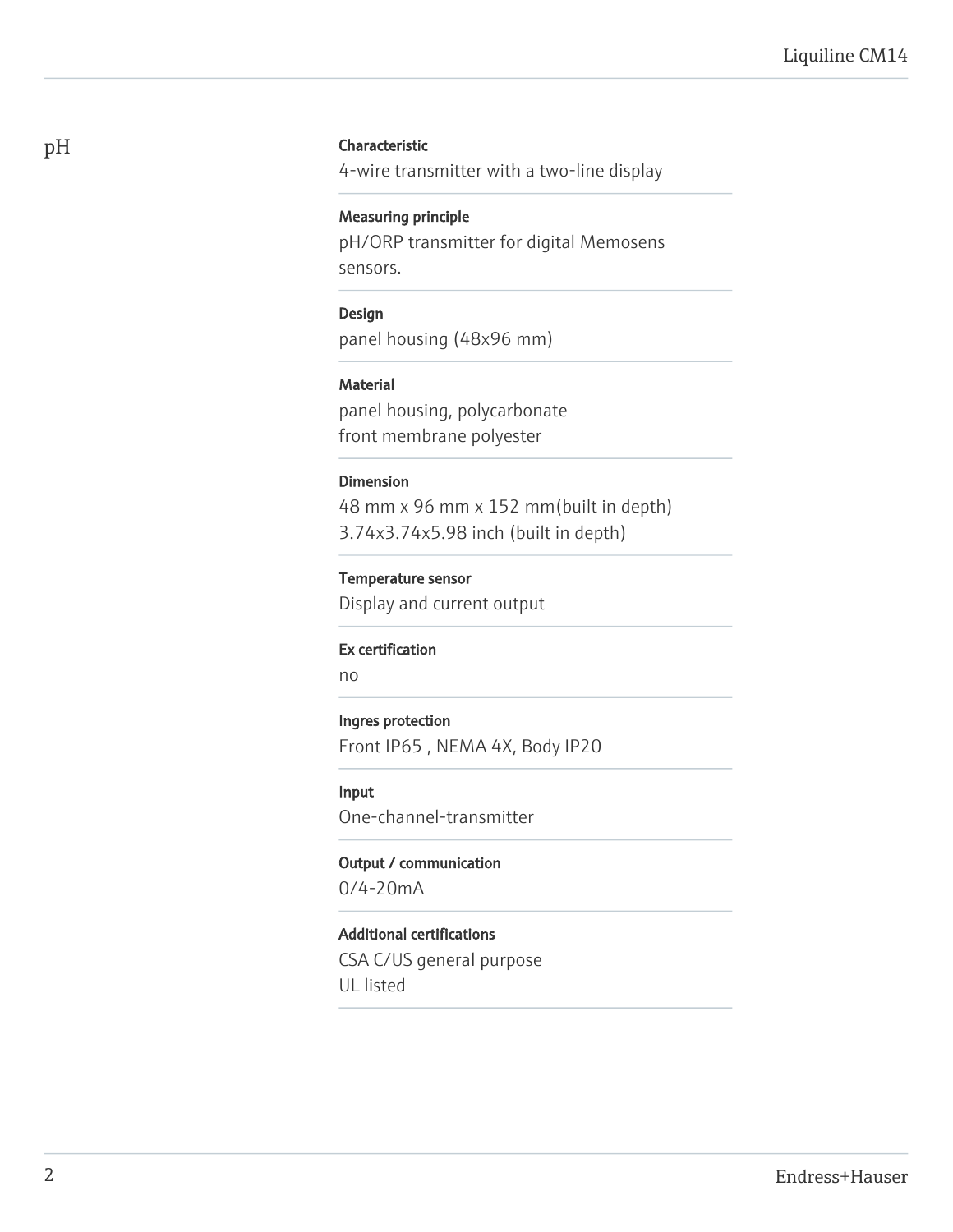# Oxygen Measuring principle

Amperometric oxygen measurement

## Application

Water, waste water

# Characteristic

4-wire transmitter with a two-line display

# Measuring principle

disolved oxygen transmitter for digital Memosens sensors.

# Design

panel housing (48x96 mm)

# **Material**

panel housing, polycarbonate front membrane polyester

# Dimension

48 mm x 96 mm x 152 mm(built in depth) 3.74x3.74x5.98 inch (built in depth)

# Temperature sensor

Display and current output

# Input

One-channel-transmitter

# Output / communication

0/4-20mA

# Additional certifications

CSA C/US general purpose UL gelistet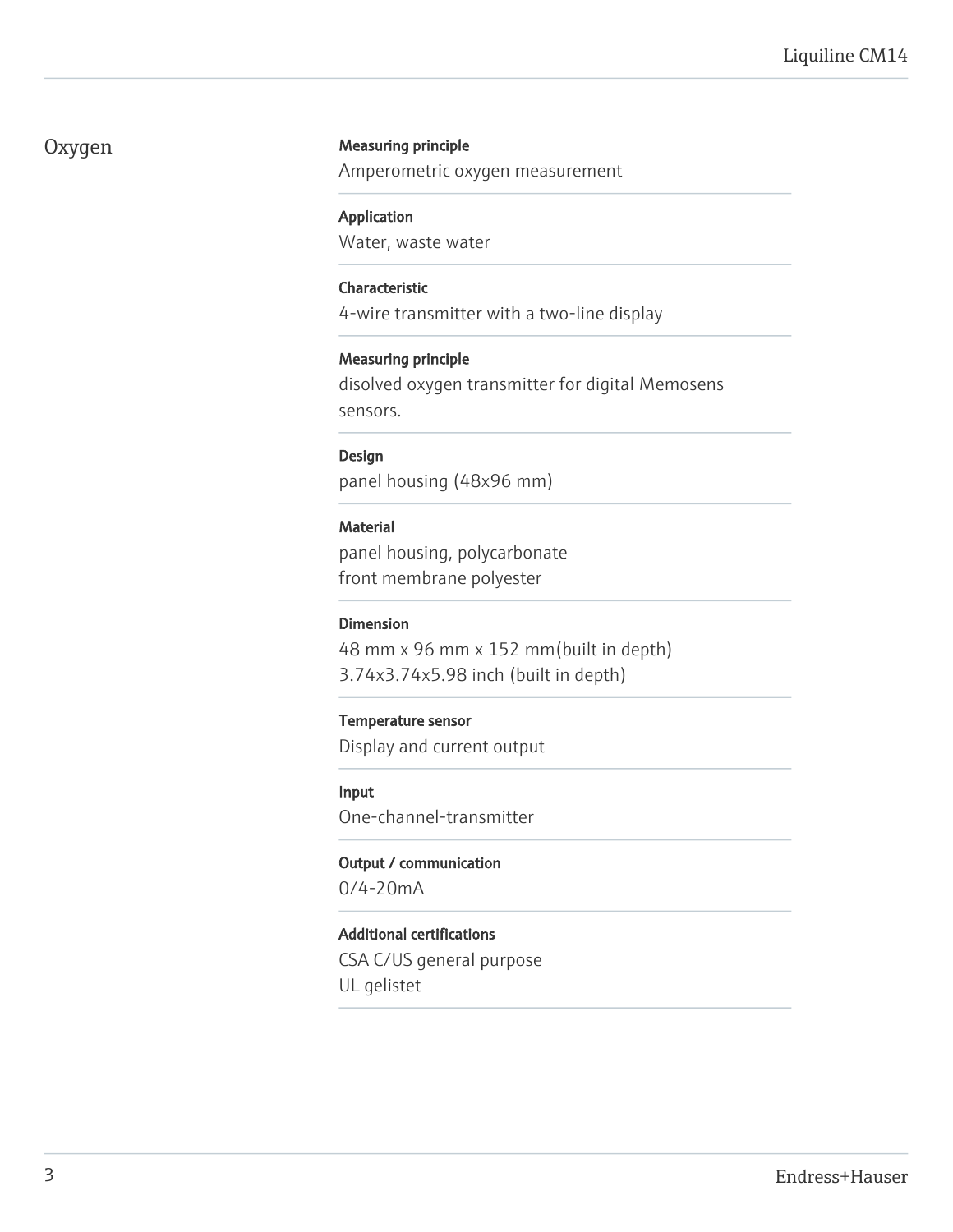# ORP / Redox Measuring principle

Sensor ORP / Redox

### Application

Water, waste water

## Characteristic

4-wire transmitter with a two-line display

## Measuring principle

pH/ORP transmitter for digital Memosens sensors.

# Design

panel housing (48x96 mm)

# **Material**

panel housing, polycarbonate front membrane polyester

# Dimension

48 mm x 96 mm x 152 mm(built in depth) 3.74x3.74x5.98 inch (built in depth)

# Temperature sensor

Display and current output

## Ex certification

no

# Ingres protection

Front IP65 , NEMA 4X, Body IP20

# Input

One-channel-transmitter

# Output / communication

0/4-20mA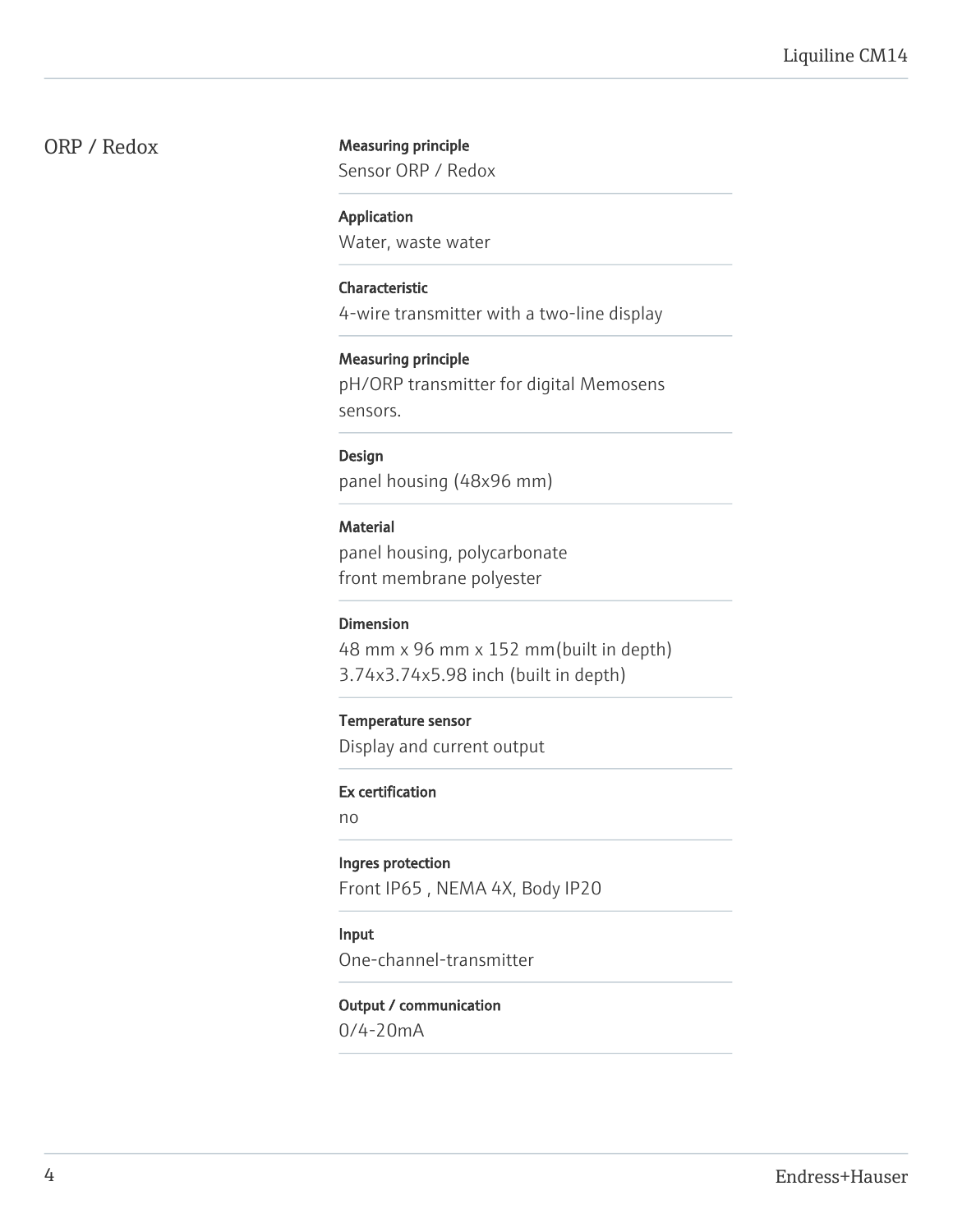# ORP / Redox

Additional certifications CSA C/US general purpose UL listed

Conductivity Measuring principle Conductive

> Application Water, waste water

# Characteristic

4-wire transmitter with a two-line display

## Measuring principle

conductivity transmitter for digital Memosens sensors.

# Design

panel housing (48x96 mm)

### **Material**

panel housing, polycarbonate front membrane polyester

# Dimension

48 mm x 96 mm x 152 mm(built in depth) 3.74x3.74x5.98 inch (built in depth)

# Temperature sensor

Display and current output

# Ex certification

no

### Ingres protection

Front IP65 , NEMA 4X, Body IP20